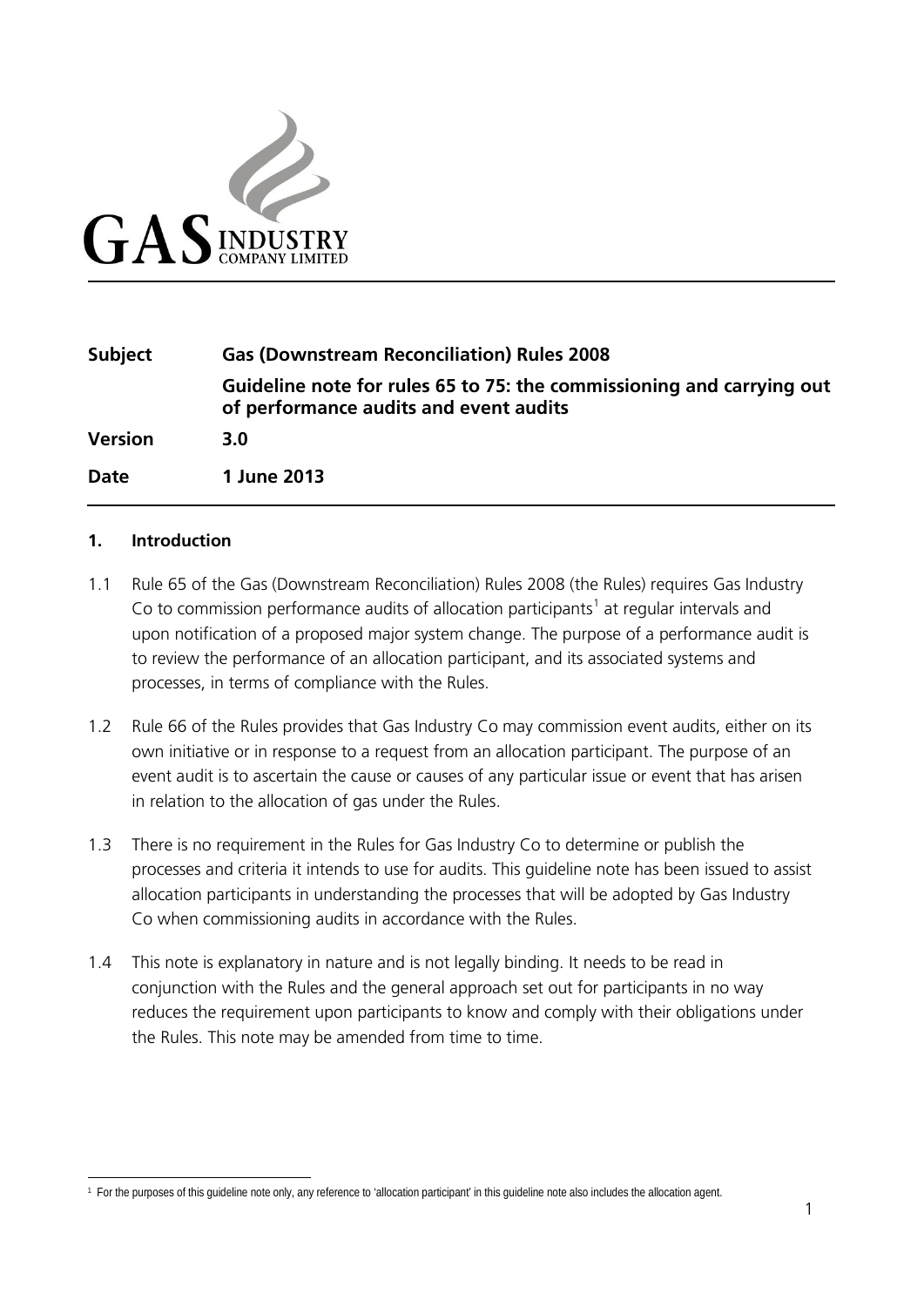# **2. Appointment and expectations of auditors**

#### *Auditor approval*

- 2.1 Rule 68 sets out the provisions governing who may be appointed as an auditor. Auditors must be independent to, and not have a conflict of interest with, the party to be audited. Auditors may not be officers or employees of Gas Industry Co.
- 2.2 In addition to the requirements set out in the Rules, auditors must be able to demonstrate competency in the following areas:
	- (a) Understanding of the process of downstream reconciliation and allocation;
	- (b) Understanding of the systems and processes used by allocation participants;
	- (c) Report writing and communication skills; and
	- (d) Investigative skills.
- 2.3 Due to the complex, technical nature of the Rules, Gas Industry Co is developing a register of approved persons who have the industry knowledge, experience and skill required to act as auditors. To be considered for inclusion on the register, auditors must have completed at least one audit under the Rules to the complete satisfaction of Gas Industry Co. Gas Industry Co has sole discretion on whether to include an auditor on the register.
- 2.4 Auditors who are not on the approved register but who satisfy the selection criteria listed above may be appointed to undertake an audit. Audit reports from unapproved auditors will be peer reviewed (by an approved auditor).
- 2.5 Gas Industry Co will evaluate audit reports on an ongoing basis. Auditors who submit unsatisfactory audit reports may be removed from the approved register at Gas Industry Co's sole discretion. Gas Industry Co also has the discretion to remove an auditor from the approved register for any reason at any time.

### *Auditor appointment*

- 2.6 Subject to the requirements of the Rules, the process to be used for appointing an auditor will be at the discretion of Gas Industry Co. Factors influencing this decision include the size of the audit (a major and relatively costly audit is more likely to be subject to a contestable process), the degree of specialisation of skills and background knowledge involved, and the urgency of the audit.
- 2.7 As provided in rule 68, Gas Industry Co will ask each allocation participant to nominate an auditor to be considered to undertake its performance audit. The selection of an auditor is at Gas Industry's Co's discretion, but it is anticipated that a participant's choices will be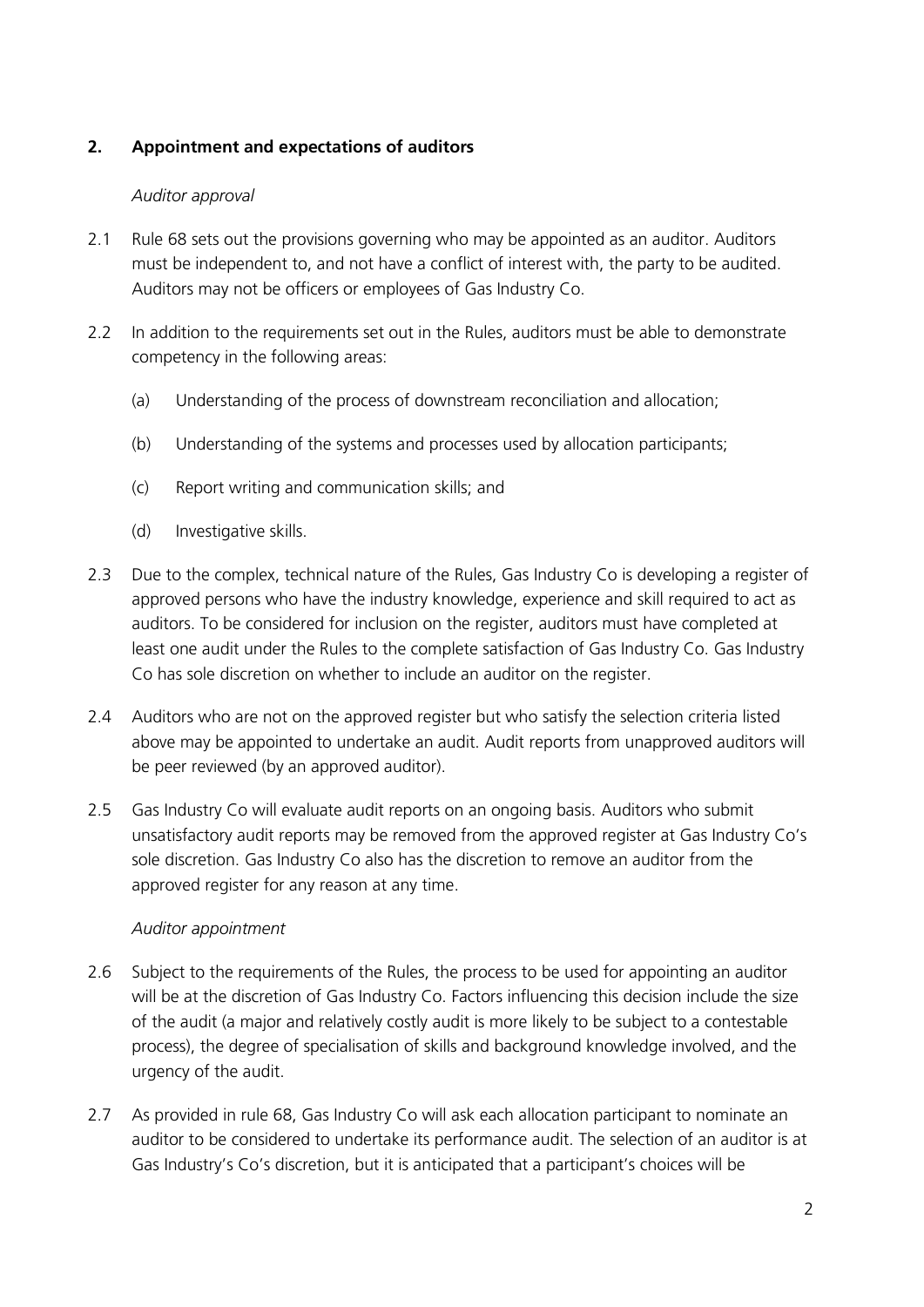accepted, subject to the nominated auditor fulfilling the necessary criteria. The approval of an auditor has been delegated to the Chief Executive by the Board of Gas Industry Co.

### *Expectations of auditors*

- 2.8 Gas Industry Co has the following expectations of auditors:
	- (a) Auditors must ensure that they have sufficient resources to enable them to perform their auditing obligations as set out in the Rules in relation to any audits they agree to carry out;
	- (b) Subject to any specific terms and conditions in their letter of appointment, auditors may use suitably qualified employees or subcontractors to assist them in carrying out parts of the audit tasks. However, they will be responsible for the accuracy and quality of the final audit;
	- (c) Auditors must comply with the External Reporting Board's Auditing Standard ISA (NZ) 610 (and any subsequent revisions or replacement standards) if they are relying on the work of an internal auditor of the allocation participant being audited; and
	- (d) Auditors are expected to protect the confidentiality of information where information is provided on a confidential basis (refer also to the section on confidential information below).

### **3. Audit reports**

### *Content of audit reports*

- 3.1 Audit reports must address all the matters raised in the terms of reference, in a logical order, with appropriate headings.
- 3.2 In addition, audit reports must include the following information:
	- (a) The auditor responsible for the audit;
	- (b) All persons used to perform the audit;
	- (c) Comments on the extent to which information was made available to the auditor;
	- (d) Clear identification of any alleged rule breaches identified in the course of the audit; and
	- (e) Any other matters that the auditor considers relevant to the allocation process or to the event being audited.

*Confidential information*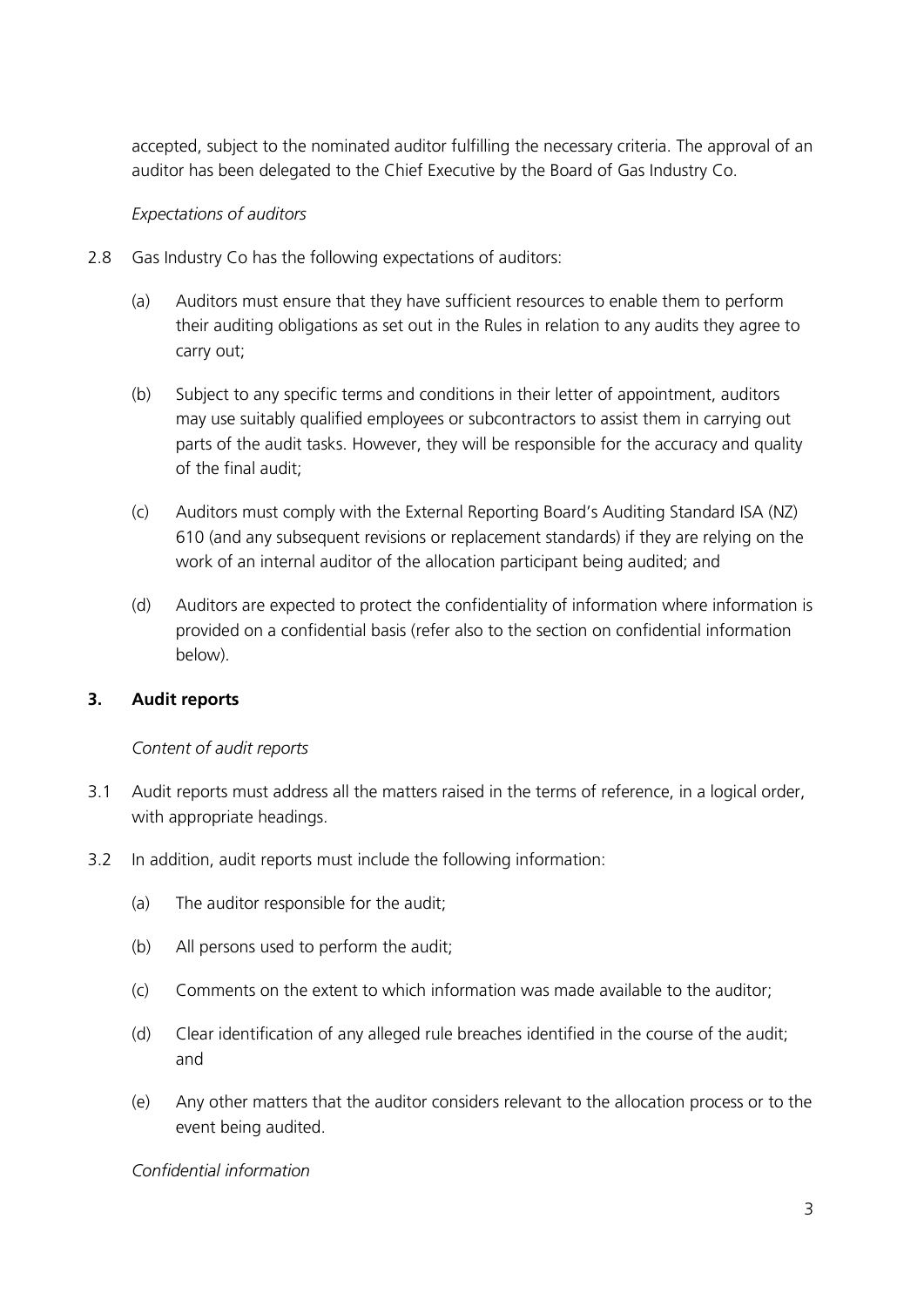3.3 In providing information to the auditor under rule 69, an allocation participant may indicate where such information is considered to be confidential. Rule 69.5 stipulates that information is confidential if the allocation participant who either owns or holds the information considers that the information is commercially sensitive. Rule 72 provides that such information may be excluded from the draft and final audit reports provided to other allocation participants. It is at the discretion of the auditor as to whether any version of their audit report excludes confidential information (refer rule 72.2). A complete version of the report must be provided to the industry body.

## **4. Performance audits**

4.1 Performance audits are carried out in relation to allocation participants. Where an allocation participant is a single entity that carries out more than one allocation participant function (eg retailer and transmission system owner or retailer and meter owner) and is the subject of an audit, the audit will generally only relate to the allocation participant function or issue being audited.

## *Schedule of regular performance audits*

- 4.2 Rule 65 requires Gas Industry Co to arrange performance audits of allocation participants at regular intervals.
- 4.3 Gas Industry Co anticipates that performance audits of allocation participants will generally be performed at about two-yearly intervals. This timing will allow all allocation participant actions to be considered within the ambit of at least one audit, as the Rules disallow the auditing of information from earlier than 30 months prior to the commissioning of the audit. However, the timing of subsequent audits for individual allocation participants will depend upon the findings of the baseline audits. If compliance concerns are raised for a particular participant, then Gas Industry Co may choose to increase the frequency of subsequent audits for that participant.
- 4.4 Gas Industry Co intends to schedule performance audits in a way that accommodates participants' scheduling constraints, to the extent practicable and without delaying the audit programme.
- 4.5 It is intended that new entrant retailers and new entrant meter owners will be subject to baseline audits within six months of becoming allocation participants.

### *Terms of reference*

4.6 It is intended that the terms of reference for audits will be substantially similar within each class of allocation participant in order to promote consistency between audits and comparability between audit reports. The terms of reference for subsequent audits are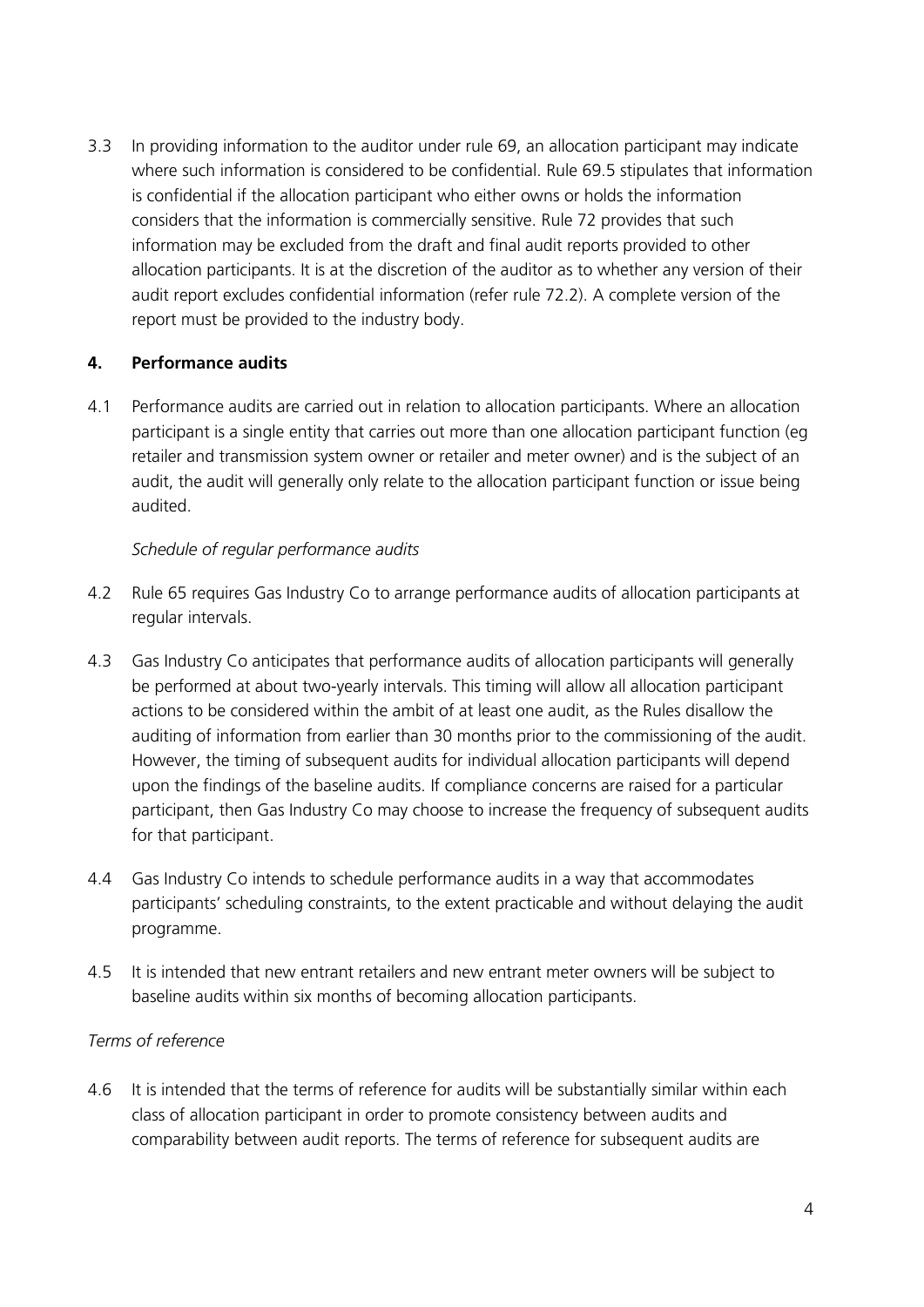anticipated to be a combination of generic items and participant-specific issues raised in previous audit reports.

## *Performance audits outside the regular programme*

- 4.7 Performance audits of an allocation participant may also be initiated in response to a particular issue or event, including the findings of an event audit or another performance audit.
- 4.8 Such extraordinary performance audits will be conducted according to terms of reference that are tailored to suit the particular circumstances of the need for a performance audit. Due to the sensitive nature of such audits, it is anticipated that the resulting audit reports will routinely be peer reviewed to ensure the robustness and integrity of the auditing process.

### *Major change requiring performance audit*

- 4.9 Under rule 65.5, Gas Industry Co must arrange a performance audit of an allocation participant upon notification of a proposed change to any of the allocation participant's systems, processes or procedures that could reasonably be considered to be likely to have a major impact on the allocation participant's compliance with the Rules.
- 4.10 Gas Industry Co has identified the following examples or circumstances which may be considered to be system changes that have a major impact. Due to the variety and complexity of allocation participants' systems, this list is by no means exhaustive and allocation participants should seek confirmation from Gas Industry Co:
	- (a) implementing a new system or replacing one software package with another, for example:
		- (i) an upgrade from a spreadsheet based system to an integrated solution; or
		- (ii) a move from one software provider to another such as Gentrack to SAP;
	- (b) implementing or replacing a specific system component or module which directly impacts downstream reconciliation, for example introducing a new TOU or mass market billing engine to an existing system.
- 4.11 Changes such as version upgrades to existing software, bug fixes, or upgrades to database management operating systems, communications and other third party software are not regarded as changes causing a major impact.
- 4.12 It will be satisfactory for notifications from the allocation participant to Gas Industry Co to be in the form of an email addressed to [info@gasindustry.co.nz.](mailto:info@gasindustry.co.nz) Notifications should contain the following information: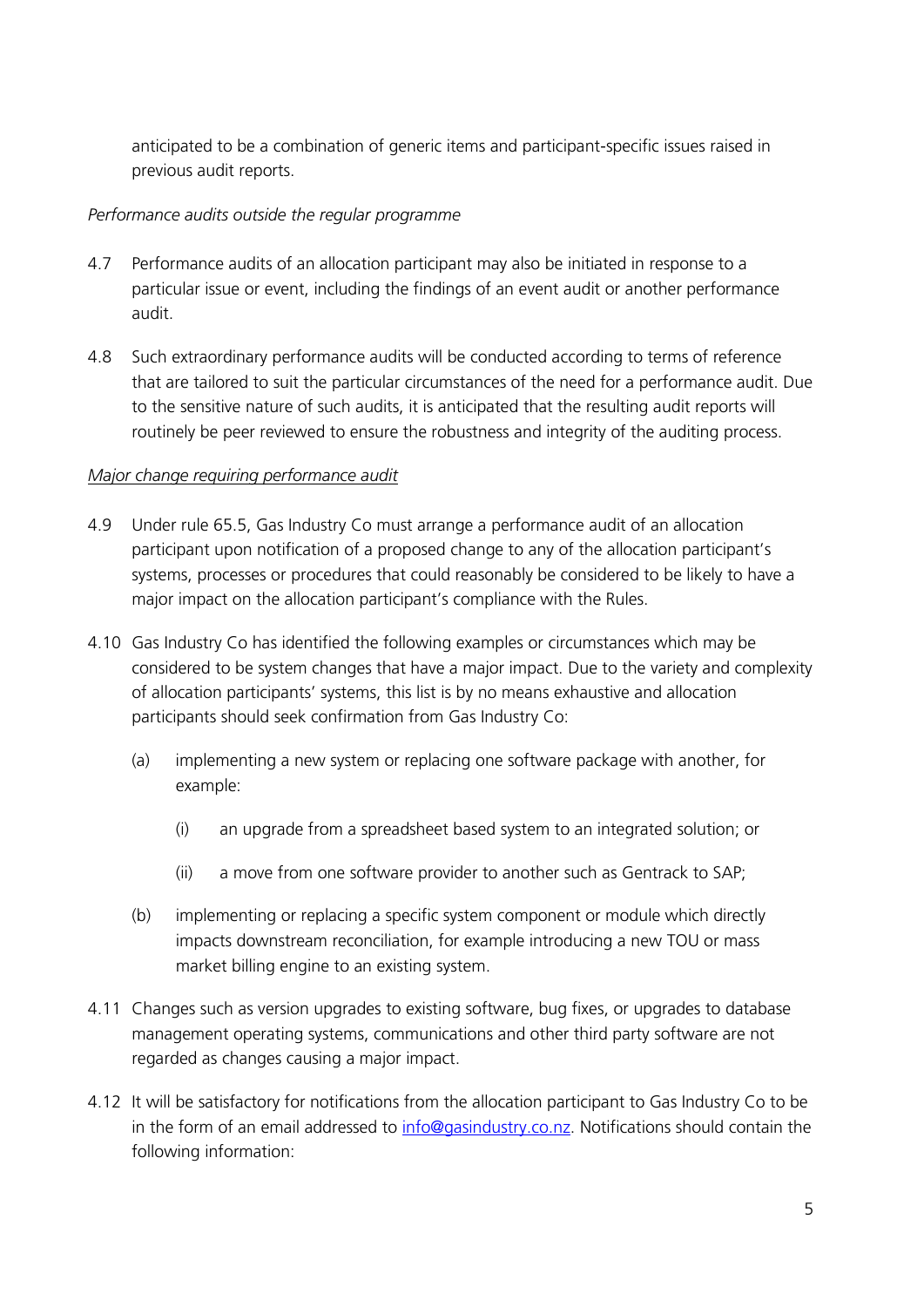- (a) the nature and cause of the change to systems, processes or procedures that is considered to have a major impact on compliance with the Rules;
- (b) the magnitude of the impact on compliance with the Rules;
- (c) the expected go-live date of the change to systems, processes or procedures;
- (d) the name and contact details of one or more auditors nominated pursuant to rule 68.3 (if any).
- 4.13 It is likely, given the magnitude of the changes anticipated to be covered by the auditing provision, that allocation participants will undertake substantial testing/auditing independently from the requirement in the Rules. The purpose of an audit under rule 65.5 is not to duplicate any system testing or UAT for the proposed change, but instead to focus on whether the allocation participant's system will be rules-compliant after the implementation of the change. It is likely that the auditor would use any test plans, scenarios and results as an input into his or her own audit.
- 4.14 The Rules only require that an allocation participant submits to a pre go-live audit, however Gas Industry Co considers that it is good practice for an allocation participant to also conduct a post go-live audit of system changes. If a post go-live audit is not conducted then the performance (in terms of compliance with the Rules) of the allocation participant's system since the change can be addressed in the next regular performance audit under rule 65.1 or, to the extent that a system change triggers a breach, through the compliance regime.

# **5. Event audits**

- 5.1 Rule 66 allows Gas Industry Co to decide whether and when an event audit should occur. An allocation participant can request that an audit be carried out, but Gas Industry Co has sole discretion to decide whether to commission the event audit and must not grant a request if it considers that request to be frivolous, vexatious or not made in good faith.
- 5.2 While an 'event' is not defined in the Rules, it may cover a broad range of circumstances related directly or indirectly to the allocation of gas under the Rules, including both long-term issues and one-off events. This approach is consistent with the purpose of an event audit, which is to ascertain the causes of a particular issue or event that has arisen in relation to the allocation of gas under the Rules.
- 5.3 Particular issues or events that may result in an event audit being commissioned include, without limitation:
	- (a) A significant step change in the total actual level/percentage of UFG at a gas gate in a particular consumption period or series of consumption periods, which might indicate a